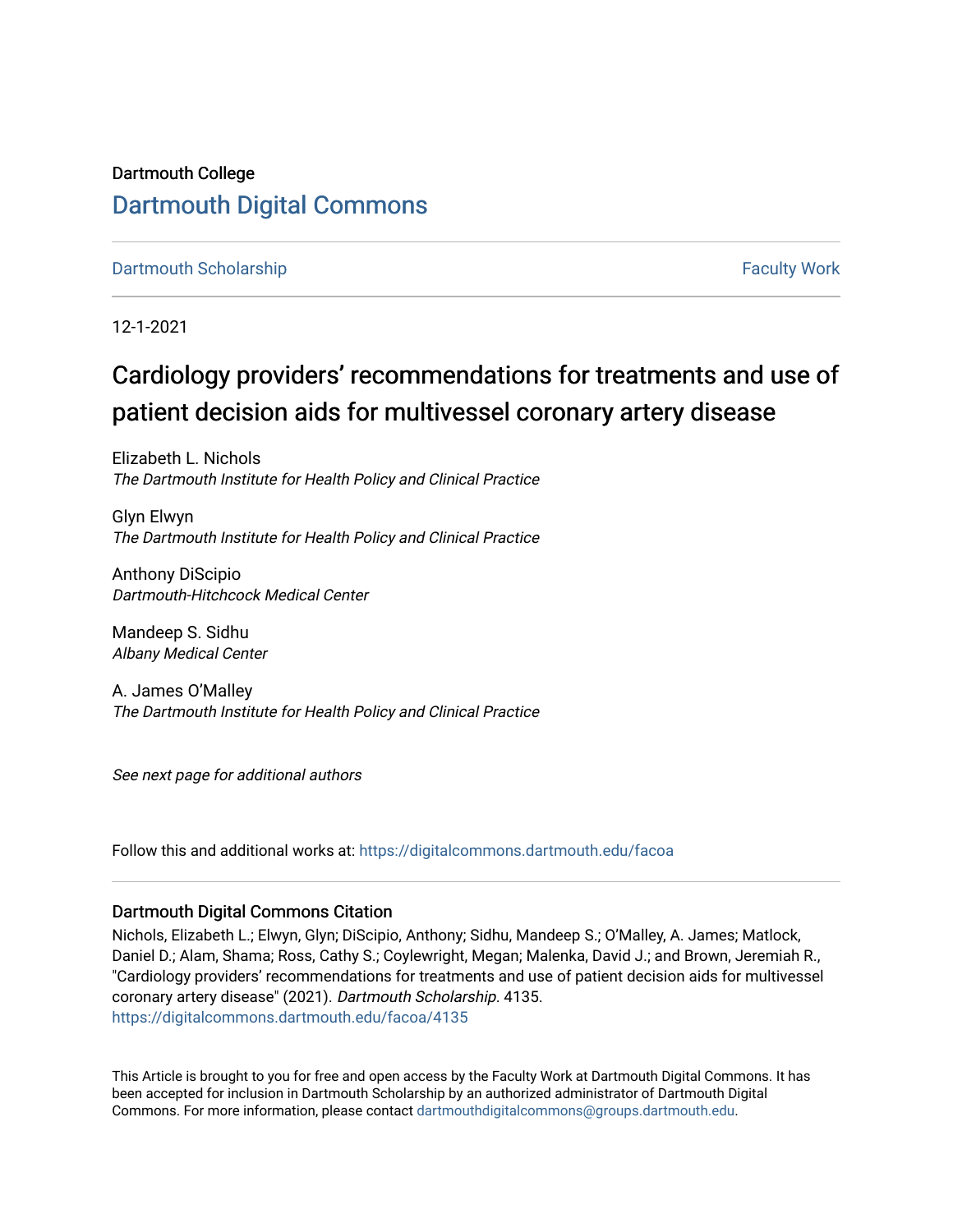### Authors

Elizabeth L. Nichols, Glyn Elwyn, Anthony DiScipio, Mandeep S. Sidhu, A. James O'Malley, Daniel D. Matlock, Shama Alam, Cathy S. Ross, Megan Coylewright, David J. Malenka, and Jeremiah R. Brown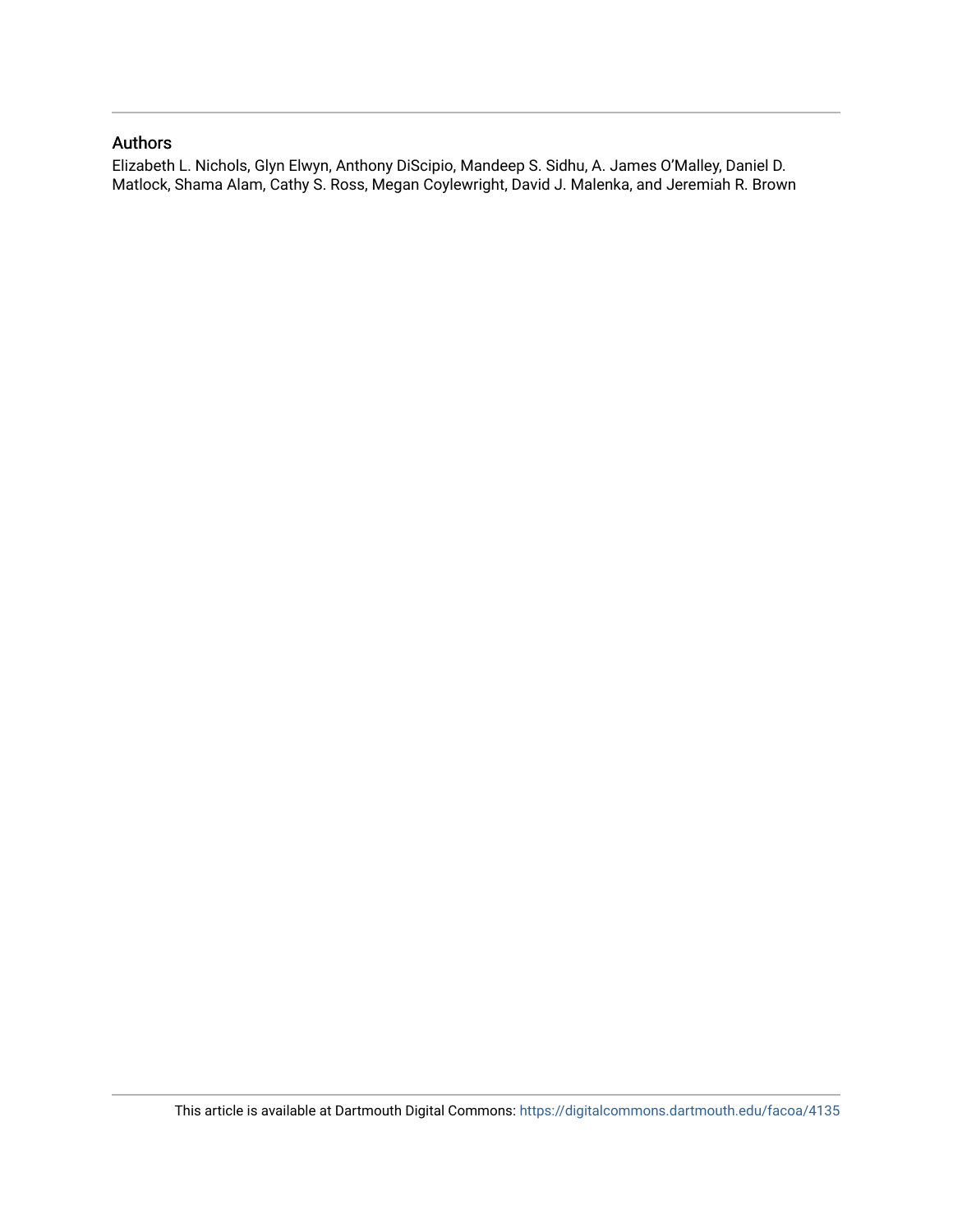**BMC Cardiovascular Disorders** 

#### **Open Access**

# Cardiology providers' recommendations for treatments and use of patient decision aids for multivessel coronary artery disease

Elizabeth L. Nichols<sup>1\*</sup>, Glyn Elwyn<sup>1</sup>, Anthony DiScipio<sup>2</sup>, Mandeep S. Sidhu<sup>3,4</sup>, A. James O'Malley<sup>1</sup>, Daniel D. Matlock<sup>5</sup>, Shama Alam<sup>1</sup>, Cathy S. Ross<sup>2</sup>, Megan Coylewright<sup>2</sup>, David J. Malenka<sup>2</sup> and Jeremiah R. Brown1

#### **Abstract**

**Background:** Rates of recommending percutaneous coronary intervention (PCI) and coronary artery bypass grafting (CABG) vary across clinicians. Whether clinicians agree on preferred treatment options for multivessel coronary artery disease patients has not been well studied.

**Methods and results:** We distributed a survey to 104 clinicians from the Northern New England Cardiovascular Study Group through email and at a regional meeting with 88 (84.6%) responses. The survey described three clinical vignettes of multivessel coronary artery disease patients. For each patient vignette participants selected appropriate treatment options and whether they would use a patient decision aid. The likelihood of choosing PCI only or PCI/CABG over CABG only was modeled using a multinomial regression. Across all vignettes, participants selected CABG only as an appropriate treatment option 24.2% of the time, PCI only 25.4% of the time, and both CABG or PCI as appropriate treatment options 50.4% of the time. Surgeons were less likely to choose PCI over CABG (RR 0.14, 95% CI 0.03, 0.59) or both treatments over CABG only (RR 0.10, 95% CI 0.03, 0.34) relative to cardiologists. Overall, 65% of participants responded they would use a patient decision aid with each vignette.

**Conclusions:** There is a lack of consensus on the appropriate treatment options across cardiologists and surgeons for patients with multivessel coronary artery disease. Treatment choice is infuenced by both patient characteristics and clinician specialty.

#### **Introduction**

The ratio of percutaneous coronary intervention (PCI) to coronary artery bypass grafting (CABG) varies between hospitals across the United States and Canada [\[1](#page-10-0), [2](#page-10-1)]. Coronary anatomy, indication, hospital culture, clinician recommendation, and availability of procedures infuence whether a patient receives PCI or CABG [\[1](#page-10-0)]. Additionally

<sup>1</sup> The Dartmouth Institute of Health Policy and Clinical Practice, Geisel School of Medicine at Dartmouth College, 1 Medical Center Dr, Lebanon, NH 03756, USA

clinician recommendation infuences the PCI to CABG ratio at institutions [[1\]](#page-10-0). Although prior studies demonstrate clinicians have diferent rates of recommending treatment options for coronary artery disease, we do not know whether clinicians agree on the treatment options that could be considered appropriate options for patients.

Diferences among clinicians' treatment strategy choices have previously been studied using surveys with clinical vignettes [[3,](#page-10-2) [4](#page-10-3)]. Vignette surveys have been used to examine variation in physicians' diagnosis of coronary artery disease, recommendations for self-management, and antibiotic prescribing practices [\[5](#page-10-4)[–7\]](#page-10-5). In France, cardiologists answered questions about two clinical vignettes



© The Author(s) 2021. **Open Access** This article is licensed under a Creative Commons Attribution 4.0 International License, which permits use, sharing, adaptation, distribution and reproduction in any medium or format, as long as you give appropriate credit to the original author(s) and the source, provide a link to the Creative Commons licence, and indicate if changes were made. The images or other third party material in this article are included in the article's Creative Commons licence, unless indicated otherwise in a credit line to the material. If material is not included in the article's Creative Commons licence and your intended use is not permitted by statutory regulation or exceeds the permitted use, you will need to obtain permission directly from the copyright holder. To view a copy of this licence, visit [http://creativecommons.org/licenses/by/4.0/.](http://creativecommons.org/licenses/by/4.0/) The Creative Commons Public Domain Dedication waiver ([http://creativeco](http://creativecommons.org/publicdomain/zero/1.0/) [mmons.org/publicdomain/zero/1.0/](http://creativecommons.org/publicdomain/zero/1.0/)) applies to the data made available in this article, unless otherwise stated in a credit line to the data.

<sup>\*</sup>Correspondence: Elizabeth.L.Nichols.GR@Dartmouth.edu

Full list of author information is available at the end of the article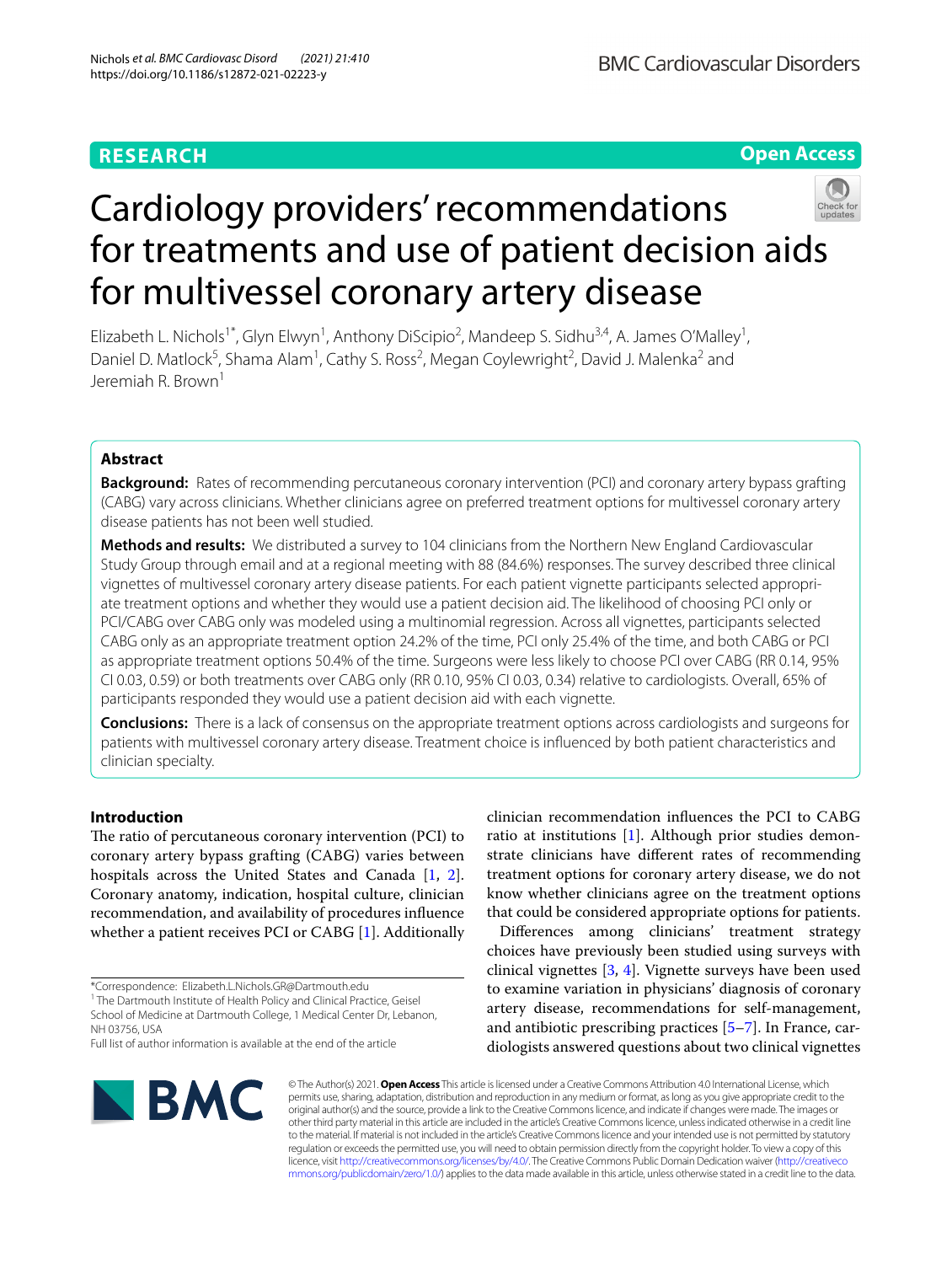to determine the practice patterns for stable coronary artery disease management [\[8](#page-10-6)]. Clinicians varied in their diagnostic test strategies, with 24% immediately requesting coronary angiography, 49% requesting stress testing, and 27% using medial therapy without further diagnostic testing for recurrent stable angina patients [\[8\]](#page-10-6). A Dutch study used vignettes to assess which clinical factors, such as troponins or renal function, cardiologists prioritized when deciding whether to perform coronary angiography in patients with suspected NSTEMI  $[9]$  $[9]$ . There is not, to our knowledge, a vignette study assessing which treatment options clinicians consider appropriate for multivessel coronary artery disease patients.

Shared decision making is recommended for patients where treatment options offer different pros and cons, and where there may be more than one appropriate treatment. Previous shared decision making implementation projects have documented low agreement among healthcare professionals in the appropriate approach to shared decision making  $[10]$ . A review of five encounter decision aid trials showed variability in how and when clinicians used decision aids [[11\]](#page-10-9). Past studies have shown clinicians are more likely to support shared decision making when there is no strong preference for one treatment option. Support for shared decision making is reduced when a specifc treatment option is favored [\[12](#page-10-10)]. It is important to determine whether clinicians consider more than one treatment option appropriate in a clinical scenario when proposing a patient decision aid. In multivessel disease, using a clinical vignette study allows us to additionally study clinicians' willingness to use a patient decision aid.

Understanding whether clinicians agree on the appropriate treatment options helps us determine the drivers of variation in the PCI to CABG ratios and clinicians' willingness to use patient decision aids. The primary aim of this study was to assess diferences between clinicians on the appropriate treatment options for multivessel coronary artery disease patients, in addition to examining clinicians' willingness to use patient decision aids. This was evaluated through a survey of clinicians in Northern New England Cardiovascular Disease Study Group. The survey asked about clinicians' treatment recommendations and willingness to use a patient decision aid in differing clinical scenarios.

#### **Methods**

#### **Participants and setting**

This is a cross sectional study of Northern New England Cardiovascular Study Group (NNECDSG) regular meeting participants. The NNECDSG includes clinical cardiologists and interventional cardiologists, cardiothoracic surgeons, health services researchers, nurses, technicians, and other healthcare providers who work in cardiovascular care and have attended at least one of the Northern New England Meetings in the past 2 years. The survey was administered frst at an NNECDSG meeting in October 2015, where all meeting attendees completed the survey. NNECDSG regular meeting participants who did not attend the October meeting received an email ver-

sion of the survey in July 2016. Emailed survey responses

were accepted through December 2016.

#### **Survey development**

The survey, available in the Data Supplement was developed by health services researchers at The Dartmouth Institute and NNECDSG and informed by a literature review of factors that infuence the choice between CABG and PCI. The survey included questions about demographics, attitudes towards patient decision support tools, and questions about treatment recommendations for each of the three clinical vignettes. The attitude toward patient decision support tools was determined using a question that asks participants to select words from a provided list that describe utilizing patient decision support tools. The adjective list includes 10 positive adjectives such as worthwhile and rewarding, and 10 negative adjectives such as difficult and inconvenient (Additional fle [1](#page-9-0)).

Vignettes are short case histories of theoretical patients based on real clinic scenarios [\[3\]](#page-10-2). Members of the research team drafted each clinical vignette based on the characteristics of a pair of matched patients. Matched patients found in the NNECDSG registry who had similar anatomical characteristics and comorbidities, but had received diferent procedures provided the characteristics of patients in each the vignettes. This was done to ensure each patient in the vignettes could theoretically be eligible for either CABG or PCI, despite each vignette having diferent patient characteristics. We ensured each vignette had diferent characteristics that physicians may weigh diferently when choosing treatment strategies. The first vignette is male, 69 years old, and has 80% left anterior descending artery (LAD), 65% circumfex, 90% right coronary artery (RCA). The second vignette describes an 81 year-old woman who is diabetic with 80% LAD, 35% diagonal, and 75% circumfex stenosis, while the third patient is a 63 year-old male with unstable angina and an 85% LAD, 60% circumfex, and 75% RCA stenosis. Alternating characteristics of age, diabetes, priority, and anatomical characteristics gave variation to the patients that might elucidate how physicians choose diferent treatment strategies that optimally match patient characteristics. To ensure all vignettes could be considered eligible for multiple treatment options, each vignette patient had normal ventricular function and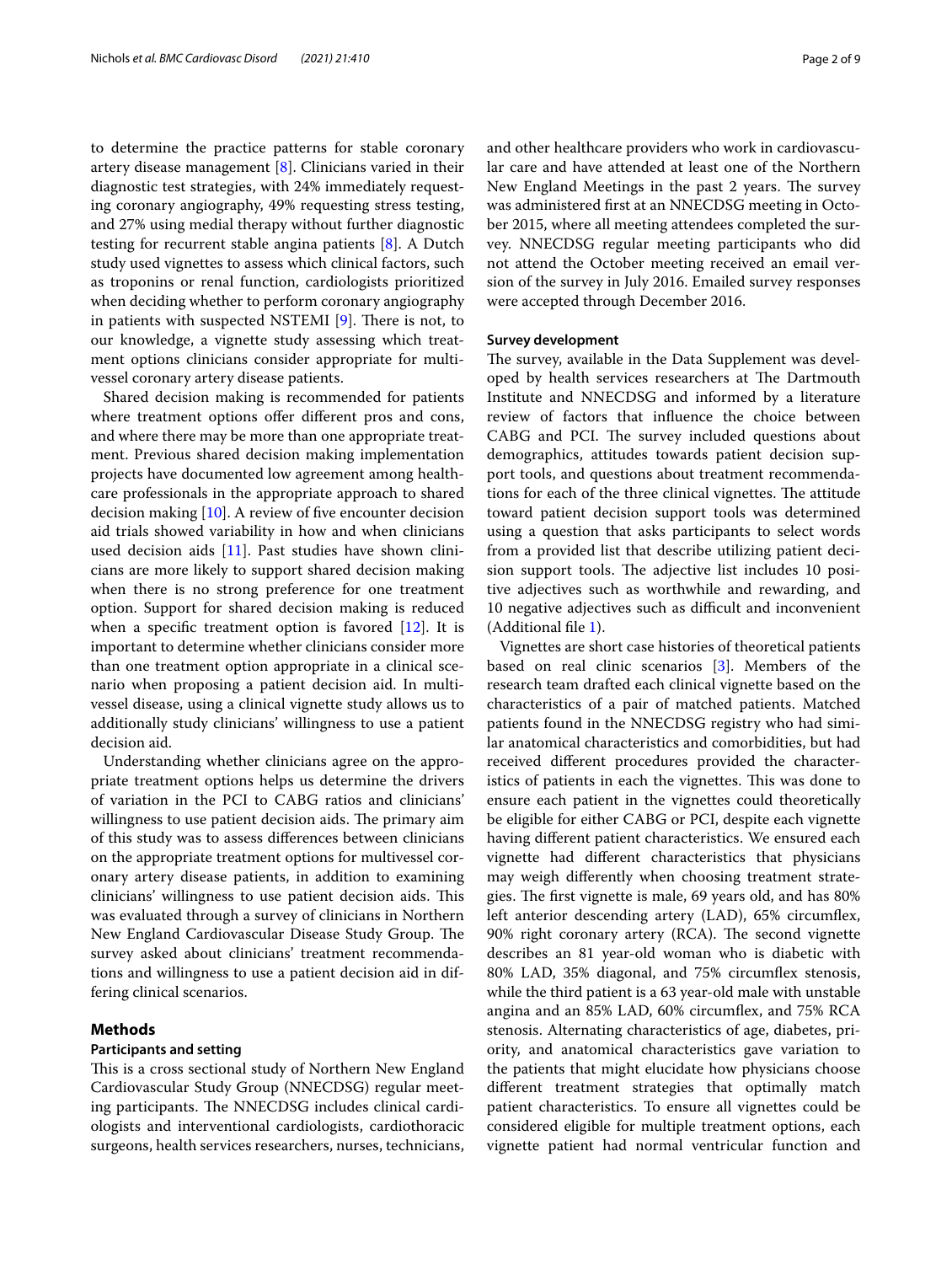no significant valvular heart disease. Three clinicians, including a cardiologist and a surgeon, reviewed each clinical vignette to ensure the vignettes were realistic and patients could be considered eligible for PCI or CABG as an appropriate treatment option. After being clinically reviewed the vignettes were edited and redistributed to clinician reviewers to ensure any issues were resolved. The vignettes and a short description of patient characteristics are displayed in Table [1](#page-4-0).

For each clinical vignette, the survey asked "Which treatments are appropriate options for this patient? Check all that apply." The possible responses were CABG, PCI, ad-hoc PCI, and medical therapy only. We also asked "Would you use the Multi-vessel Coronary Artery Disease Comparison Table with this patient?" for each clinical vignette, with possible answers of yes or no. The Multivessel Coronary Artery Disease Comparison Table is a one-page clinical encounter patient decision aid developed with the input of NNECDSG members and researchers over the previous year. NNECDSG members vetted evidence, reviewed language, and gave feedback on the usability of the patient decision support tool. Participants that responded "No" to using the patient decision aid were asked "If no, what are your main reasons? Check all that apply." Response options included: "(1) there is only one appropriate treatment option (2) the information in the patient decision aid is not applicable to this patient because *[fll in the blank]* (3) I don't think the patient would be able to grasp the nuances of the decision (4) I need more information (i.e. FFR, stress test) to choose the right treatment for the patient. I would need to know *[fll in the blank] (5)* other: *[fll in the blank]*."

#### **Administration**

During the plenary session at the NNECDSG envelopes containing the information sheet, survey, and a blank envelope were distributed to all attendees (55 members). Members were asked to complete the enclosed survey, seal it in the blank envelope, and return the survey. Responses were kept anonymous, however we maintained a list of all participating members who attended the meeting so we could target non-attendees with an online survey. Survey collection continued throughout the day with additional announcements to encourage survey completion during morning, lunch, and afternoon breaks. Meeting survey data was entered into a standardized electronic data collection form and independently checked by another research assistant. We used the NNECDSG email registration list to identify NNECDSG cardiologists and cardiothoracic surgeons who did not

<span id="page-4-0"></span>**Table 1** Clinical vignette patients and their characteristics

|       | Vignette                                                                                                                                                                                                                                                                                                                                                                                                                                                                                                                                                                                                                                                                                                                                                                                                                                                                                                                                                                                                                                | <b>Characteristics</b>                                                                                                  |
|-------|-----------------------------------------------------------------------------------------------------------------------------------------------------------------------------------------------------------------------------------------------------------------------------------------------------------------------------------------------------------------------------------------------------------------------------------------------------------------------------------------------------------------------------------------------------------------------------------------------------------------------------------------------------------------------------------------------------------------------------------------------------------------------------------------------------------------------------------------------------------------------------------------------------------------------------------------------------------------------------------------------------------------------------------------|-------------------------------------------------------------------------------------------------------------------------|
|       |                                                                                                                                                                                                                                                                                                                                                                                                                                                                                                                                                                                                                                                                                                                                                                                                                                                                                                                                                                                                                                         |                                                                                                                         |
| Smith | "Mr. Smith is a 69-year-old with class III stable angina. He first noticed his chest was tight during<br>his daily swim at the rec center a year ago. After his sister prodded him, he went to the doctor<br>and tried out different medications. He had a lot of side effects and struggled to find medica-<br>tions that worked for him. He settled into taking aspirin and a beta blocker and most of the<br>time takes a calcium channel blocker. He still gets chest pain sometimes and avoids one of his<br>favorite hunting spots because there's a big hill. After discussing his lingering symptoms and<br>disappointment with medications with his cardiologist, he is scheduled for a stress test. His<br>stress test shows evidence of ischemia and his ECHO shows normal ventricular function and<br>no valve disease. He undergoes a cath. At his cath they find an 80% LAD stenosis, 65% circum-<br>flex stenosis, and 90% RCA stenosis."                                                                                | Male<br>69 years old<br>Rx: aspirin, beta blocker, calcium channel blocker<br>80% LAD, 65% circumflex, 90% RCA          |
| Adams | "Mrs. Adams is 81 years old. She is diabetic and her hemoglobin A1c has been regularly under<br>7.2% for years. In addition to her diabetes medication, she takes aspirin, a statin, and a beta<br>blocker. She has class III stable angina and is mainly bothered by her chest pain when she is<br>working in her garden. Although her symptoms haven't changed recently, her cousin had a<br>heart attack last month and at her check-up with her cardiologist she asked if she could do<br>something more for her heart. She has normal ventricular function and no valve disease. She<br>and her cardiologist decide it is time to proceed with a cath and she is scheduled for the next<br>week. During a diagnostic cath, they find an 80% LAD stenosis, a 30% diagonal stenosis, and<br>75% circumflex stenosis."                                                                                                                                                                                                                | Female<br>81 years old<br>Diabetic<br>Rx: aspirin, statin, beta blocker,<br>80% LAD, 35% diagonal, 75% circumflex       |
| Jones | "Mr. Jones is a 63-year-old male. He has been managed medically for stable angina for 3 years.<br>His wife makes sure he takes his aspirin, an ACE inhibitor, and a beta blocker but lately feels<br>like his medications don't do as much as they used to. He is not diabetic. Two days ago his<br>chest pain got worse than normal while on his typical evening walk with his wife. His chest<br>pain didn't go away as quickly as usual and lingered through the morning when they decided<br>to go to the hospital. After he was admitted he had an ECG. It showed no ST or TW changes<br>and his troponins came back normal. He is scheduled for a cath the following morning. By the<br>next morning his chest pain is not bothering him anymore, but he and his wife are concerned<br>enough about his symptoms that they want to proceed with a cardiac cath. The cath shows<br>an 85% LAD stenosis, a 60% circumflex stenosis, and a 75% RCA stenosis. His LV gram shows<br>normal ventricular function and no valve disease." | Male<br>63 years old<br>Rx: aspirin, ACE inhibitor, beta blocker<br>Unstable angina<br>85% LAD, 60% circumflex, 75% RCA |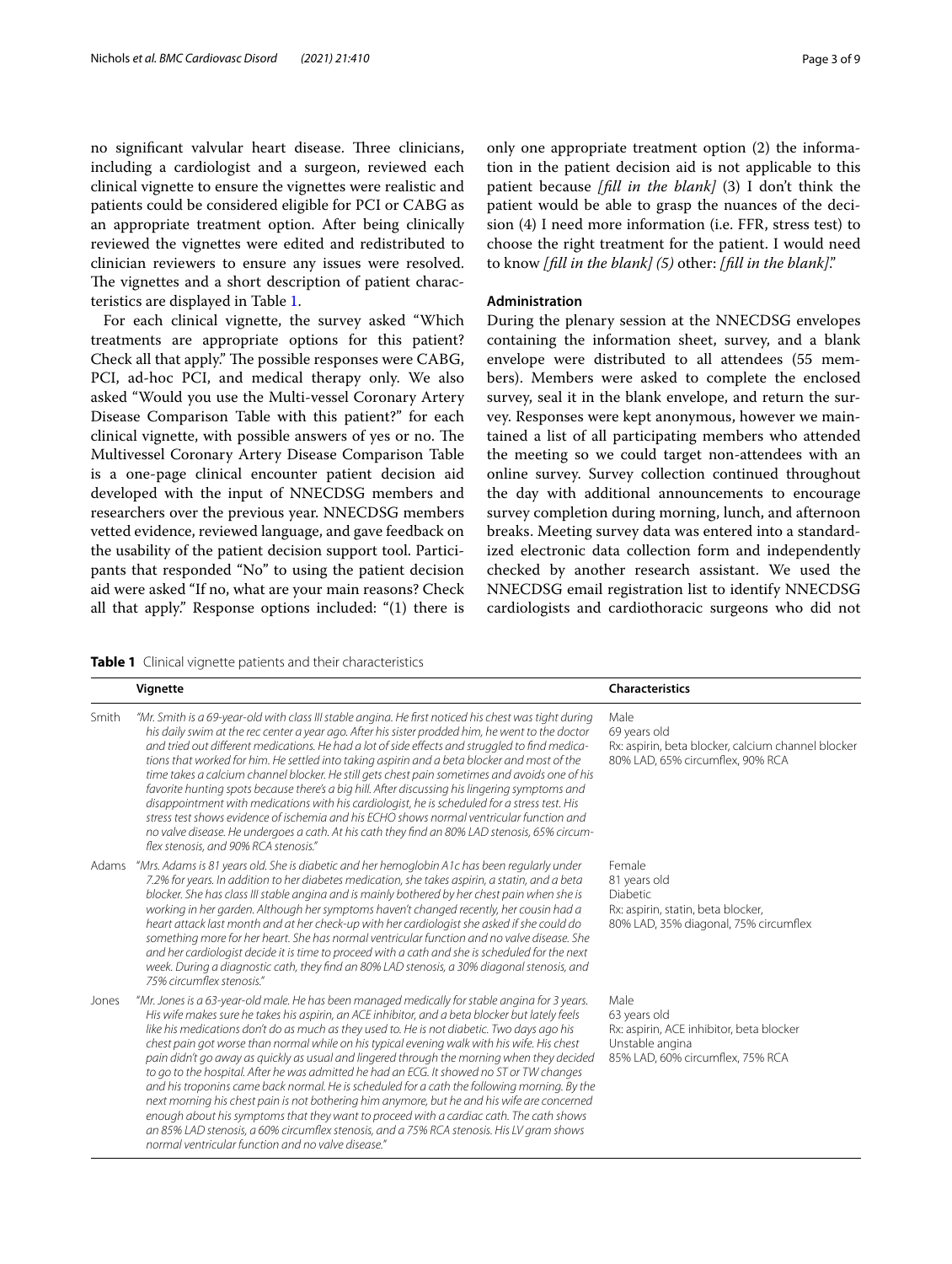attend the 2015 October meeting. These additional NNECDSG members were emailed a link containing the survey built within Qualtrics (version 12.2016, Qualtrics, UT). The email was sent to 49 participants on July 9th 2016 with follow up email reminders every two weeks to

remaining non-responders through December 2016.

#### **Data analysis**

The attitude towards patient decision support tools was determined as positive, neutral, or negative based on the net positive or negative adjectives selected. We described the treatment options chosen and willingness to use the patient decision aid for each vignette. We categorized participants as surgeons, cardiologists, nurses, or other. Cardiologists include both clinical and interventional cardiologists, nurses include nurses and nurse practitioners. The other category includes perfusionists, anesthesiologists, researchers, administrators, and data analysts as displayed in Table [2](#page-5-0). All participants making up the other category were grouped together because they are not directly responsible for making treatment decisions with multivessel coronary artery disease patients.

The treatment choice for each vignette was organized into the fnal categories: CABG, PCI, or both. CABG only refected participants who chose only CABG, or CABG and medical therapy. The PCI only category includes the responses PCI alone, PCI and ad-hoc PCI, PCI and medical therapy, PCI ad-hoc PCI and medical therapy, or ad-hoc PCI and medical therapy. Ad-hoc PCI was always counted as a PCI option. The both category consisted of any combination of CABG and PCI or ad-hoc PCI such as CABG or PCI, CABG PCI or medical therapy, CABG PCI or ad-hoc PCI, CABG PCI ad-hoc PCI or medical therapy, and CABG or ad-hoc PCI. Medical therapy was selected alone 5 times (1.9% of all vignette responses) and was counted as missing when it was the only selected

<span id="page-5-0"></span>

|  | Table 2 Participant type characteristics |
|--|------------------------------------------|
|--|------------------------------------------|

| Participant type | Occupation                   |
|------------------|------------------------------|
| Cardiologists    | Interventional cardiologists |
|                  | Invasive cardiologists       |
|                  | General cardiologists        |
| Surgeons         | Cardiothoracic surgeons      |
| <b>Nurses</b>    | <b>Nurses</b>                |
|                  | Nurse practitioners          |
| Other            | Perfusionists                |
|                  | Anesthesiologists            |
|                  | Researchers                  |
|                  | Data analysts                |
|                  | Administrators               |
|                  |                              |

treatment; otherwise the response was categorized with whichever other treatments were selected.

Treatment selections were compared across participant type using a generalized Cochran-Mantel–Haenszel test for association between participant type and treatment choice stratifed by vignette. We then used a multinomial regression model of treatment choice with predictors indicating vignette and participant type and infating standard errors for the clusters of observations within participants. We considered including in the model the participant's age, training length, center's use of patient decision aids, mode of delivery, and attitude towards patient decision aids, but none changed the overall point estimate. We tested for an interaction between participant type and vignette, but did not fnd a signifcant interaction. CABG was chosen as the base outcome because it is considered the most clinically conservative treatment method. We used a logistic regression of patient decision aid use by vignette and provider type with random efects by participant.

#### **Results**

Across both distribution modes, 88 (84.6%) NNECDSG members responded, 55 (100%) of meeting attendees and 33 (67.3%) members receiving emails. Participant characteristics are described in Table [3](#page-6-0). Most participants were cardiologists (33, 37.5%), followed by nurses (19, 21.6%) others (19, 21.6%) and then cardiothoracic surgeons (17, 19.3%). Twenty-four (27.3%) participants had been out of training for 20–29 years, and 20 (22.7%) had been out of training for 30–39 years. Only 40 participants (48.8%) reported their center used patient decision aids. Most participants had a positive attitude about patient decision aids (64, 72.7%).

Treatment choice varied by clinical vignette, for example when comparing vignette 2 to vignette 1, participants were more likely to choose PCI only over CABG only (RR 11.13, 95% CI 3.96, 31.28) and both treatments over CABG only (RR 3.23, 95% CI 1.23, 8.46).

#### **Clinical vignette 1: Mr. Smith**

The Smith clinical vignette describes a 69-year-old male with 80% LAD stenosis, 65% circumfex stenosis, and 90% RCA stenosis (Table [1](#page-4-0)). In the Smith vignette, 39 (34.5%) chose CABG, 12 (14.3%) chose PCI, and 43  $(51.2%)$  chose both (Table [4,](#page-6-1) Fig. [1\)](#page-7-0). The distribution of treatment choices across participant types is displayed in Table [4](#page-6-1) and Fig. [2.](#page-7-1) Surgeons (10, 58.8%) and other participants (8, 53.3%) selected CABG most frequently, while 22 (66.7%) cardiologists and 10 (52.6%) nurses selected a combination of both treatments most frequently.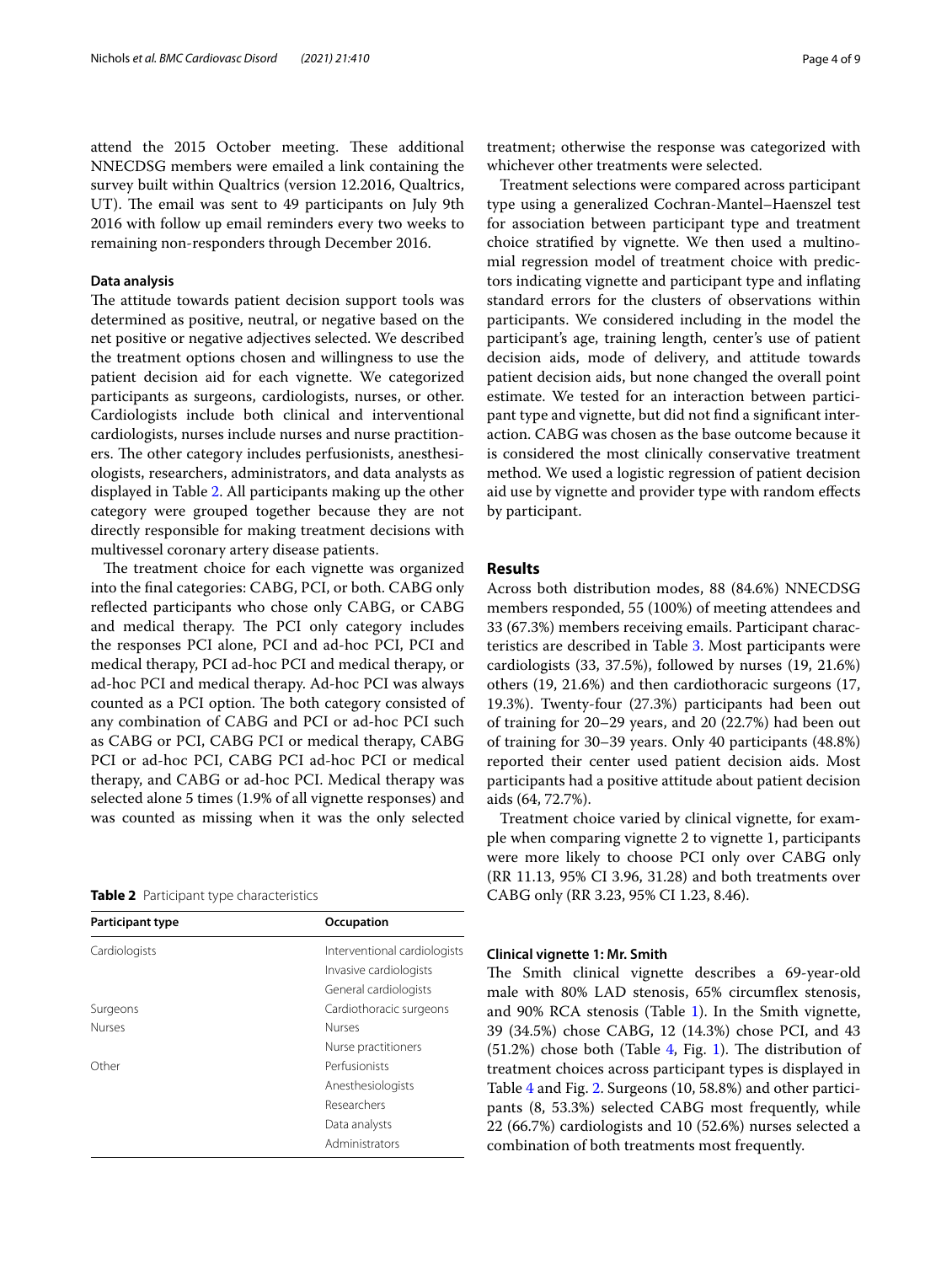#### <span id="page-6-0"></span>**Table 3** Participant characteristics

|                                        | N              | $\%$ |
|----------------------------------------|----------------|------|
| Meeting responder                      | 55             | 62.5 |
| Online responder                       | 33             | 37.5 |
| Participant type                       |                |      |
| Cardiologists                          | 33             | 37.5 |
| Cardiothoracic surgeons                | 17             | 19.3 |
| Nurses                                 | 19             | 21.6 |
| Other                                  | 19             | 21.6 |
| Age, years                             |                |      |
| $18 - 29$                              | $\overline{2}$ | 2.3  |
| $30 - 39$                              | 10             | 11.4 |
| $40 - 49$                              | 20             | 22.7 |
| $50 - 59$                              | 31             | 35.2 |
| $60 - 69$                              | 23             | 26.1 |
| $70+$                                  | $\overline{2}$ | 2.3  |
| Years since training                   |                |      |
| $0 - 9$                                | 13             | 14.8 |
| $10 - 19$                              | 15             | 17.1 |
| $20 - 29$                              | 24             | 27.3 |
| $30 - 39$                              | 20             | 22.7 |
| $40 - 49$                              | $\overline{2}$ | 2.3  |
| Still in                               | $\overline{2}$ | 2.3  |
| <b>NA</b>                              | 12             | 13.6 |
| Center with patient decision aids      | 40             | 48.8 |
| Attitude towards patient decision aids |                |      |
| Positive                               | 64             | 72.7 |
| Neutral                                | 11             | 12.5 |
| Negative                               | 13             | 17.8 |

#### **Clinical vignette 2: Mrs. Adams**

The Adams vignette describes an 81-year-old diabetic female with 80% LAD stenosis, 35% diagonal stenosis, and 75% circumfex stenosis (Table [1\)](#page-4-0). In the Adams vignette, CABG was chosen as an appropriate treatment option by 8 (10.5%) participants, PCI by 33 (43.4%) participants, and both treatments by 35 (46.1%) participants (Table  $4$ , Fig. [1](#page-7-0)). The distribution of treatment choices by participant types is displayed in Table [4](#page-6-1) and Fig. [3](#page-7-2). PCI was selected most frequently by all participant types except cardiologists, of whom 22 (71.0%) chose both treatments. PCI was chosen by 8 (50.0%) surgeons, 10 (66.7%) nurses, and 8 (57.1%) other participants.

#### **Clinical vignette 3: Mr. Jones**

The Jones vignette describes a 63-year old male with unstable angina and a 85% LAD stenosis, 60% circumfex stenosis, and 75% RCA stenosis. For the Jones vignette, 20 (26.3%) participants chose CABG, 15 (19.7%) chose PCI, and 41 (54.0%) chose both treatments as appropriate (Table [4](#page-6-1)). Table [4](#page-6-1) and Fig. [4](#page-7-3) show the distribution of treatment choices by participant type. Both treatment options were most frequently selected with 9 (52.9%) surgeons, 22 (75.9%) cardiologists, and 6 (40.0%) other participants. Nurses selected CABG most frequently (6, 40.0%).

#### **Treatment choice**

Across all vignettes, participants chose CABG only 24.2% of the time, PCI only 25.4% of the time, and both treatment options 50.4% of the time. Therefore 49.6% of the time, participants chose only one treatment as an appropriate option. Overall, 19 (21.6%) participants chose only one treatment option for each vignette. A generalized

<span id="page-6-1"></span>**Table 4** Participant responses to '*Which treatments are appropriate options for this patient? Check all that apply*

|       | Overall |        | Surgeon      |        | Cardiologists  |        | <b>Nurses</b>  |        | Other          |        |
|-------|---------|--------|--------------|--------|----------------|--------|----------------|--------|----------------|--------|
|       | N       | (%)    | N            | (%)    | N              | (%)    | N              | (%)    | N              | (%)    |
| Smith |         |        |              |        |                |        |                |        |                |        |
| CABG  | 29      | (34.5) | 10           | (58.8) | $\overline{4}$ | (12.1) | $\overline{7}$ | (36.8) | 8              | (53.3) |
| PCI   | 12      | (14.3) |              | (5.9)  | 7              | (21.2) | $\overline{2}$ | (10.5) | $\overline{2}$ | (13.3) |
| Both  | 43      | (51.2) | 6            | (35.3) | 22             | (66.7) | 10             | (52.6) | 5              | (33.3) |
| Adams |         |        |              |        |                |        |                |        |                |        |
| CABG  | 8       | (10.5) | 2            | (12.5) | 2              | (6.5)  |                | (6.7)  | 3              | (21.4) |
| PCI   | 33      | (43.4) | 8            | (50.0) | 7              | (22.6) | 10             | (66.7) | 8              | (57.1) |
| Both  | 35      | (46.1) | 6            | (37.5) | 22             | (71.0) | 4              | (26.7) | 3              | (21.4) |
| Jones |         |        |              |        |                |        |                |        |                |        |
| CABG  | 20      | (26.3) | 8            | (47.1) |                | (3.5)  | 6              | (40.0) | 5              | (33.3) |
| PCI   | 15      | (19.7) | $\mathbf{0}$ | (0.0)  | 6              | (20.7) | 5              | (33.3) | $\overline{4}$ | (26.7) |
| Both  | 41      | (54.0) | 9            | (52.9) | 22             | (75.9) | 4              | (26.7) | 6              | (40.0) |

Of coronary artery bypass grafting (CABG), percutaneous coronary intervention (PCI), or both by vignette and participant type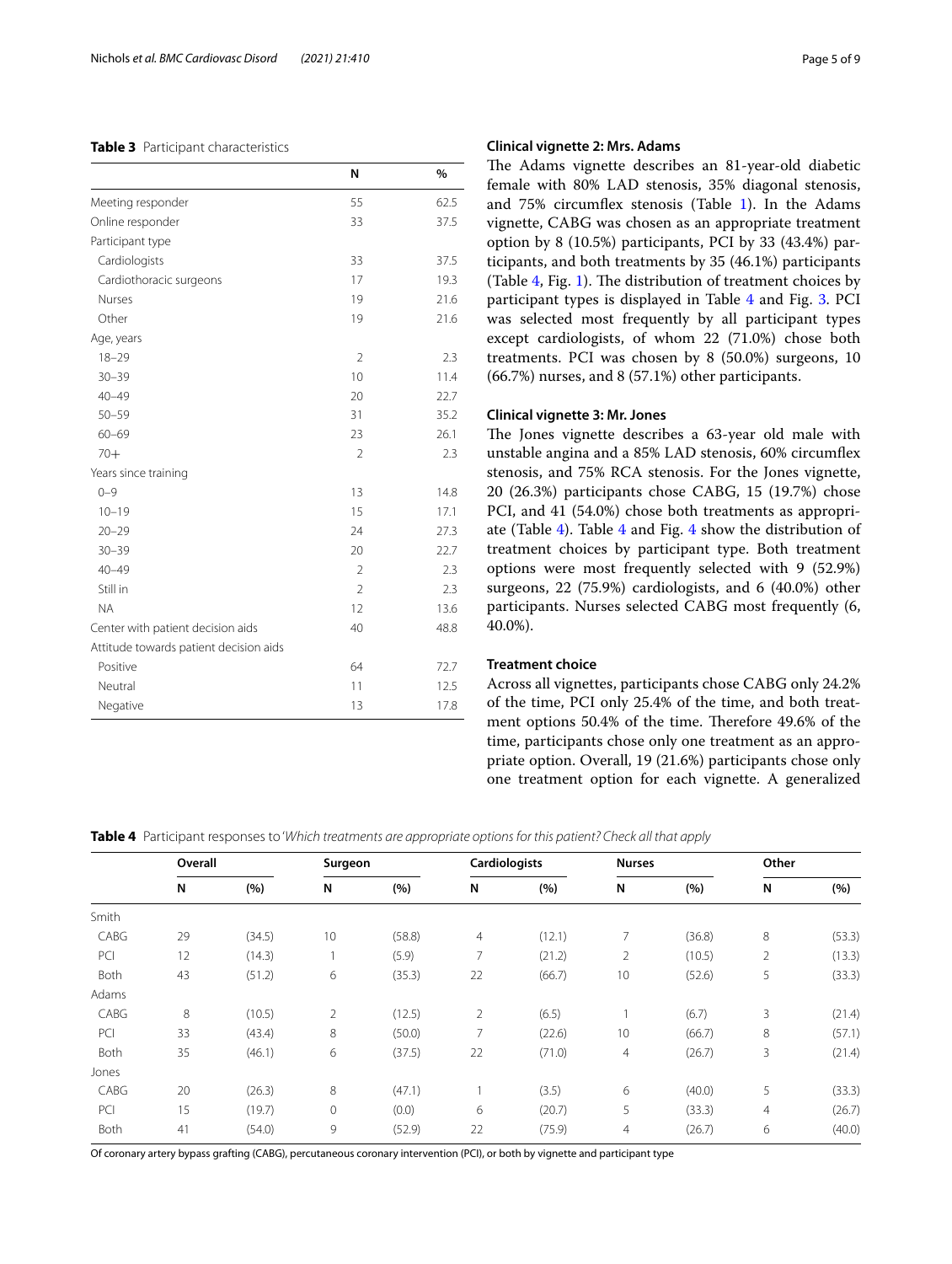

<span id="page-7-0"></span>

<span id="page-7-1"></span>Cochran-Mantel–Haenszel test showed an association between treatment choice of CABG, PCI, or both and participant type accounting for vignette  $(p < 0.0001)$ . Table [4](#page-6-1) shows the results of a multinomial regression for treatment choice. The clinical vignette significantly changed treatment choice. For vignette 2 (Adams) compared to vignette 1 (Smith), participants were signifcantly more likely to choose PCI relative to CABG (RR 11.13, 95% CI 3.96, 31.28) and both treatments relative to CABG (RR 3.23, 95% CI 1.23, 8.46). In vignette 3 (Jones) compared to vignette 1 (Smith) there was no diference in likelihood of choosing PCI over CABG (RR 1.97 95% CI 0.99, 3.90) or choosing both treatments over CABG (1.52, 95% CI 0.93, 2.51).



<span id="page-7-2"></span>**Fig. 3** Percent of participants that selected coronary artery bypass grafting (CABG), percutaneous coronary intervention (PCI) or both treatments by participant type for the Jones vignette (63 year old male with unstable angina and 85% LAD, 60% circumfex, and 75% RCA stenosis)



<span id="page-7-3"></span>Treatment choice was also signifcantly associated with participant type. Surgeons were less likely to choose PCI over CABG (RR 0.14, 95% CI 0.03, 0.59) or both treatments over CABG (RR 0.10, 95% CI 0.03, 0.34) relative to cardiologists. There was no significant difference in choosing PCI over CABG between nurses (RR 0.45, 95% CI 0.10, 1.98) or other participants (RR 0.29, 95% CI 0.07, 1.19) compared to cardiologists. However the likelihood of choosing both treatments over CABG was signifcantly lower in nurses (RR 0.14, 95% CI 0.04, 0.50) and other participants (RR 0.09, 95% CI 0.03, 0.32) compared to cardiologists, making cardiologists the most likely participant type to choose both treatments over CABG.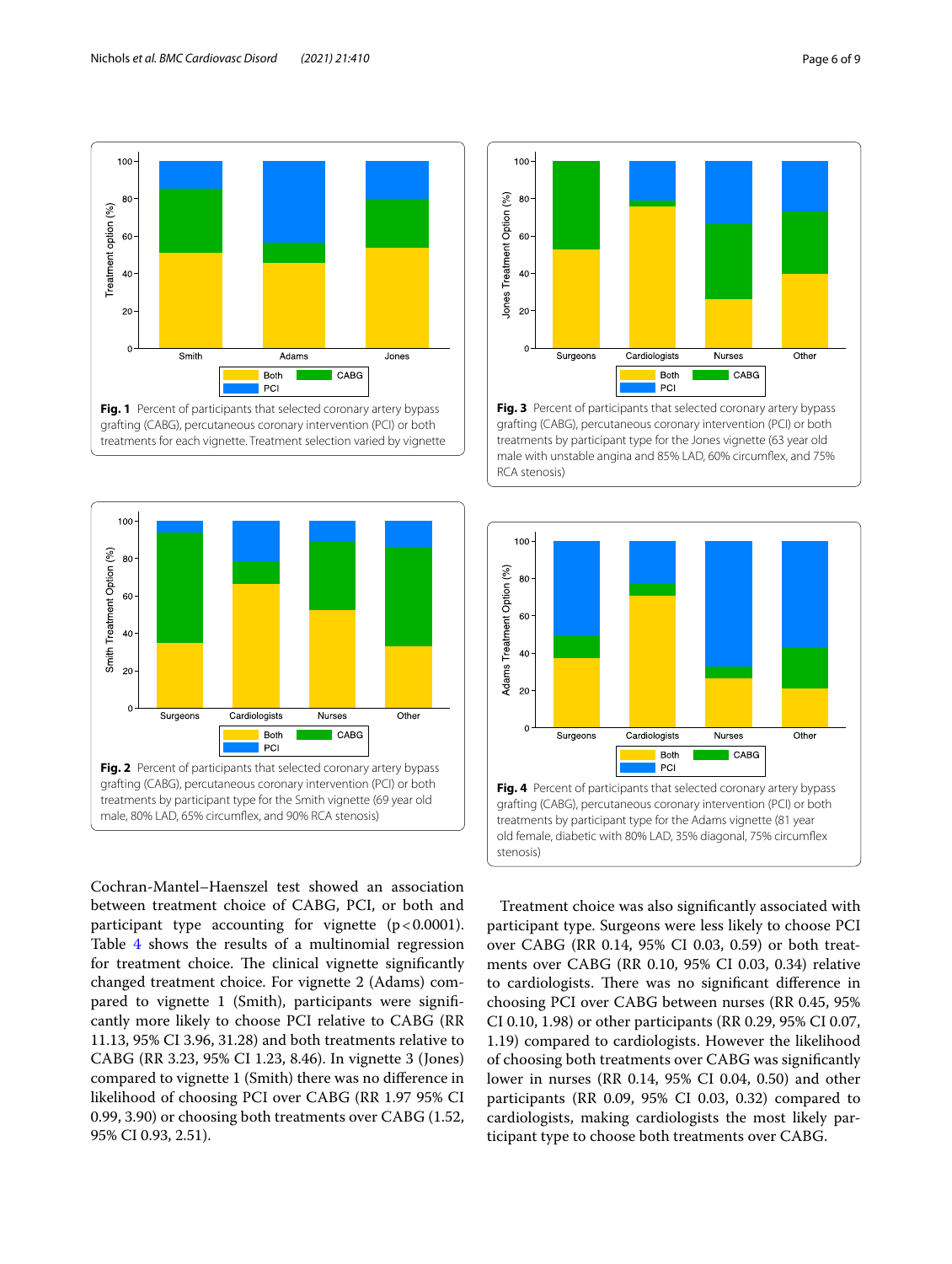#### **Patient decision aid use**

Forty-seven participants (65.3%) would use the patient decision aid in every vignette and 8 participants (13.6%) said they would not use the decision aid in any vignette (Table [5](#page-8-0)). Sixty-two participants (73.8%) responded they would use the patient decision aid with the patient described in the vignette 1 (Smith). The most common reason for not using the patient decision aid was 'Other' (11, 12.5%) and included the patient decision aid being too complicated or a disagreement with the data in the patient decision aid. The second most frequently selected reason for not using the patient decision aid was 'there is only one appropriate treatment option' selected by 7 (7.95%) participants. In vignette 2 (Adams), 65 participants (80.3%) responded they would use the patient decision aid with the patient. The most common reason for not using the patient decision aid selected by 6 (9.7%) participants was needing more information, specifcally fractional fow reserve. In vignette 3 (Jones), 57 participants (73.1%) responded that they would use the patient decision aid with the patient. The most common reason for not using the patient decision aid was 'other' selected by 7 (7.95%) participants, often because the risks for the patient were not represented accurately and participants felt the risks led to one option being the best for the patient. The second most common reason for not using the patient decision aid was 'there is only one appropriate treatment option' selected by 6 (6.8%) participants.

In a logistic model of patient decision aid use, we included vignette, treatment choice, participant type. There was no significant difference in decision aid use in vignette 2 (Adams) (OR: 2.47, 95% CI 0.76, 8.06) or vignette 3 (Jones) (OR: 1.03, 95% CI 0.34, 2.77) relative

to vignette 1 (Smith). Participants were more likely to use the patient decision aid when they had selected both treatments as appropriate (OR: 5.94, 95% CI 1.04, 33.98) compared to when they selected CABG only. There was no signifcant diference in decision aid use when they selected PCI only compared to CABG only (OR: 1.55, 95% CI 0.19, 12.60). There was no significant difference in use of patient decision aid in surgeons (OR: 1.36, 95% CI 0.16, 11.59), nurses (OR: 22.60, 95% CI 0.89, 575.66), or other participants (OR: 4.59, 95% CI 0.34, 61.12) compared to cardiologists.

#### **Discussion**

Participant's opinions of appropriate treatment options varied based on vignette and participant specialty. Both PCI and CABG options were chosen together as appropriate treatments only 50.4% of the time, and the remaining 49.6% of the time only one treatment option was chosen as appropriate. Participants were more likely to select PCI or both treatments as appropriate over CABG for the Adams vignette relative to the Smith vignette. Cardiologists were the most likely participant type to choose both treatments over CABG alone. Surgeons were the only participant specialty signifcantly less likely to choose PCI over CABG compared to cardiologists. Overall, 65% of participants thought they would use the patient decision aid with every vignette, even though 53.2% of these participants chose only one treatment option in at least one of the clinical vignettes. Patient decision support tool use was more likely when both CABG and PCI were chosen as appropriate treatment options, but was not infuenced by vignette or participant type.

|                     | <b>Univariate Model</b> |               |             |              |           | <b>Full Model</b> |             |              |  |
|---------------------|-------------------------|---------------|-------------|--------------|-----------|-------------------|-------------|--------------|--|
| CABG (ref)          | PCI                     |               | <b>Both</b> |              | PCI       |                   | <b>Both</b> |              |  |
|                     | <b>RR</b>               | (95% CI)      | <b>RR</b>   | (95% CI)     | <b>RR</b> | (95% CI)          | <b>RR</b>   | (95% CI)     |  |
| Vignette            |                         |               |             |              |           |                   |             |              |  |
| Smith               |                         | ref           |             | ref          |           | ref               |             | ref          |  |
| Adams               | 9.97                    | (3.75, 26.49) | 2.95        | (1.29, 6.73) | 11.13     | (3.96, 31.28)     | 3.23        | (1.23, 8.46) |  |
| Jones               | 1.81                    | (0.93, 3.52)  | 1.38        | (0.90, 2.13) | 1.97      | (0.99, 3.90)      | 1.52        | (0.93, 2.51) |  |
| Participant<br>type |                         |               |             |              |           |                   |             |              |  |
| Cardiologist 1      |                         | ref           |             | ref          |           | ref               |             | ref          |  |
| Surgeon             | 0.16                    | (0.04, 0.58)  | 0.11        | (0.04, 0.35) | 0.14      | (0.03, 0.59)      | 0.10        | (0.03, 0.34) |  |
| Nurse               | 0.43                    | (0.11, 1.59)  | 0.14        | (0.04, 0.47) | 0.45      | (0.10, 1.98)      | 0.14        | (0.04, 0.50) |  |
| Other               | 0.31                    | (0.09, 1.05)  | 0.09        | (0.03, 0.32) | 0.29      | (0.07, 1.19)      | 0.09        | (0.03, 0.32) |  |

<span id="page-8-0"></span>**Table 5** Multinomial regression of treatment choice of percutaneous coronary intervention (PCI), or both PCI and coronary artery bypass grafting (CABG) compared to CABG as the reference group

Relative risk (RR) refects the relative likelihood of choosing PCI or both treatments over CABG, compared to that of the referent group in each variable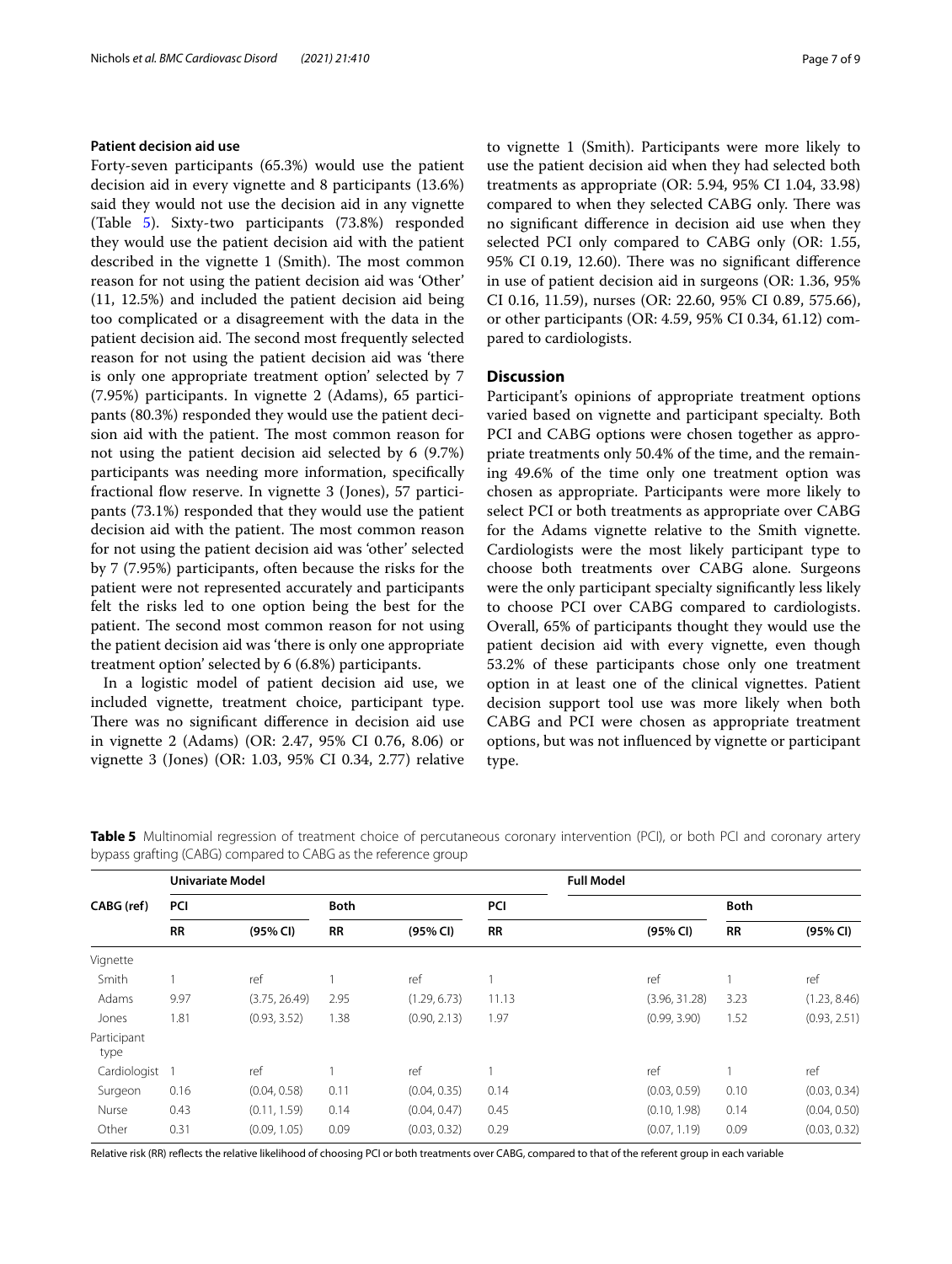Past studies have shown diferences among healthcare provider type in care recommendations [[13\]](#page-10-11). McIlvennan described variation in cardiologists' and hospice/palliative medicine clinicians' views of left ventricular assist device deactivation  $[14]$  $[14]$ . This included their approach and comfort with deactivation of left ventricular assist devices [\[14\]](#page-10-12). In a survey of French cardiologists looking at care management choices for stable coronary artery disease patient vignettes, Bauters and colleagues found practice patterns in even routine clinical situations such as β-blocker prescription, or management for recurrent chest pain after revascularization vary when there are no high-level practice guidelines [[8](#page-10-6)].

In observational studies, variation in revascularization rates have been attributed to patient factors, similar to our fnding that treatment selections change based on clinical vignettes [\[15\]](#page-10-13). An analysis of Ontario patients with stable ischemic heart disease showed 67.4% of the variation in revascularization strategies was due to patient factors [[15\]](#page-10-13). However, when examining use of PCI and CABG across Ontario and New York State, rates of PCI were higher in New York, most likely related to the diferent reimbursement approaches in Ontario and New York [[2\]](#page-10-1). Other studies have documented hospital 'cultural' efects, and physician type impacting revascularization strategy, in addition to patient factors [\[1](#page-10-0)].

This study has a number of limitations, which must be considered while interpreting results. The surveys were completed by a small sample of clinicians in northern New England, and their opinions may be infuenced by the local culture of practice. The vignettes could not feasibly include all potentially relevant clinical details that may afect treatment choice. Additionally the vignettes did not include explicit patient preferences, which could also impact the treatment choice selected by the participant. To more closely examine which clinical factors infuence treatment selection, vignettes with systematically varied clinical factors could be used in a combination with prediction models from registries [[6,](#page-10-14) [16](#page-10-15)]. Other system factors such as reimbursement structure, hospital culture, volume and availability or procedures also could not be accounted for in this study.

One next step to validate these fndings and further explore the variation in provider preferences for treatment of multivessel disease, is to administer this survey at a national level with the NCDR and STS jointly. The inclusion of cardiac catheterization images or video and inclusion of patient preferences, occupation, medical insurance, and living situation could also help to improve the evaluation of variation in provider specialty preferences for multivessel coronary artery disease.

#### **Conclusions**

There is a lack of consensus on the appropriate treatment options across cardiologists and surgeons for patients with multivessel coronary artery disease. Treatment choice is infuenced by both patient characteristics and clinician type. Although most participants were willing to use a patient decision support tool, many participants did not consider the vignette patients eligible for more than one treatment which could afect their likelihood of consulting with other clinical team members during decision making or using a patient decision aid.

#### **Supplementary Information**

The online version contains supplementary material available at [https://doi.](https://doi.org/10.1186/s12872-021-02223-y) [org/10.1186/s12872-021-02223-y.](https://doi.org/10.1186/s12872-021-02223-y)

<span id="page-9-0"></span>**Additional fle 1.** Survey.

#### **Acknowledgements**

Madeleine Morgan, MS provided invaluable editing and formatting assistance.

#### **Authors' contributions**

EN and JB originated the study, study design, and completed data collection. EN conducted the analysis, drafted tables, fgures, and drafted the manuscript. JB funded and supervised the study. EN, JB, GE, AD, MS, AO, DM, SA, CR, MC, and DM all contributed to study design and implementation revisions, analysis interpretations, manuscript revisions, and approved the fnal manuscript.

#### **Funding**

Funding was provided by The Dartmouth Institute and in part by the Northern New England Cardiovascular Disease Study Group.

#### **Availability of data and materials**

All data generated or analysed during this study are included in this published article (and its additional fles).

#### **Declarations**

#### **Ethics approval and consent to participate**

All experimental protocols were approved by the Dartmouth Institutional Review Board (IRB) and were carried out in accordance with their guidelines and regulations. Informed consent was obtained from all participants or their legal guardians.

#### **Consent for publication**

Not applicable. Names have been changed to protect patient privacy. All names presented are pseudonyms.

#### **Competing interests**

The authors declare that they have no competing interests.

#### **Author details**

<sup>1</sup>The Dartmouth Institute of Health Policy and Clinical Practice, Geisel School of Medicine at Dartmouth College, 1 Medical Center Dr, Lebanon, NH 03756, USA. <sup>2</sup> Dartmouth-Hitchcock Medical Center, Lebanon, NH, USA. <sup>3</sup> Albany Medical Center, Albany, NY, USA. <sup>4</sup>Albany Medical College, Albany, NY, USA.<br><sup>5</sup>Llniversity of Colorado School of Medicine, Aurora, CO, USA. University of Colorado School of Medicine, Aurora, CO, USA.